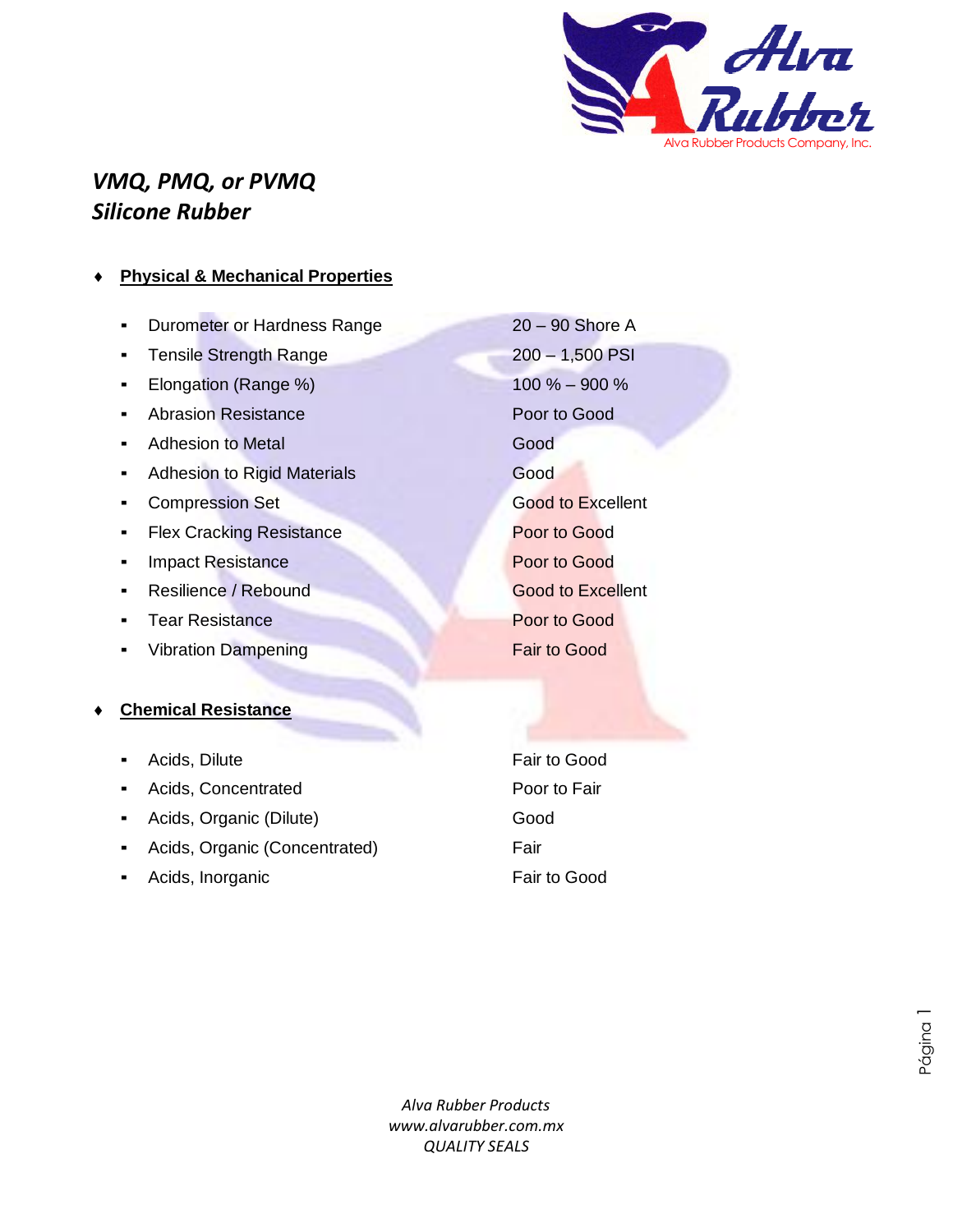

# *VMQ, PMQ, or PVMQ Silicone Rubber*

|  | <b>Chemical Resistance</b> |
|--|----------------------------|
|  |                            |

|   | Alcohol's                         | <b>Fair to Good</b>      |
|---|-----------------------------------|--------------------------|
|   | Aldehydes                         | Good                     |
|   | Alkalies, Dilute                  | Poor to Good             |
|   | Alkalies, Concentrated            | Poor to Excellent        |
|   | Amines                            | Good                     |
|   | Animal & Vegetable Oils           | <b>Good to Excellent</b> |
| ٠ | Brake Fluids, Non-Petroleum Based | Good                     |
|   | <b>Diester Oils</b>               | Poor to Fair             |
| ■ | Esters, Alkyl Phosphate           | Good                     |
|   | Esters, Aryl Phosphate            | Good                     |
|   | <b>Ethers</b>                     | Poor                     |
|   | Fuel, Aliphatic Hydrocarbon       | Poor to Fair             |
|   | Fuel, Aromatic Hydrocarbon        | Poor                     |
|   | Fuel, Extended (Oxygenated)       | Poor                     |
|   | <b>Halogenated Solvents</b>       | Poor                     |
|   | Hydrocarbon, Halogenated          | Poor                     |
|   | Ketones                           | Poor                     |
|   | <b>Lacquer Solvents</b>           | Poor                     |
|   | LP Gases & Fuel Oils              | Fair                     |
|   | <b>Mineral Oils</b>               | Poor                     |
|   | Oil Resistance                    | Fair                     |
|   | <b>Petroleum Aromatic</b>         | Fair                     |
|   | <b>Petroleum Non-Aromatic</b>     | Good                     |
|   | Refrigerant Ammonia               | Excellent                |
|   | Silicone Oil                      | Poor                     |
|   | <b>Solvent Resistance</b>         | Poor                     |

*Alva Rubber Products www.alvarubber.com.mx QUALITY SEALS*